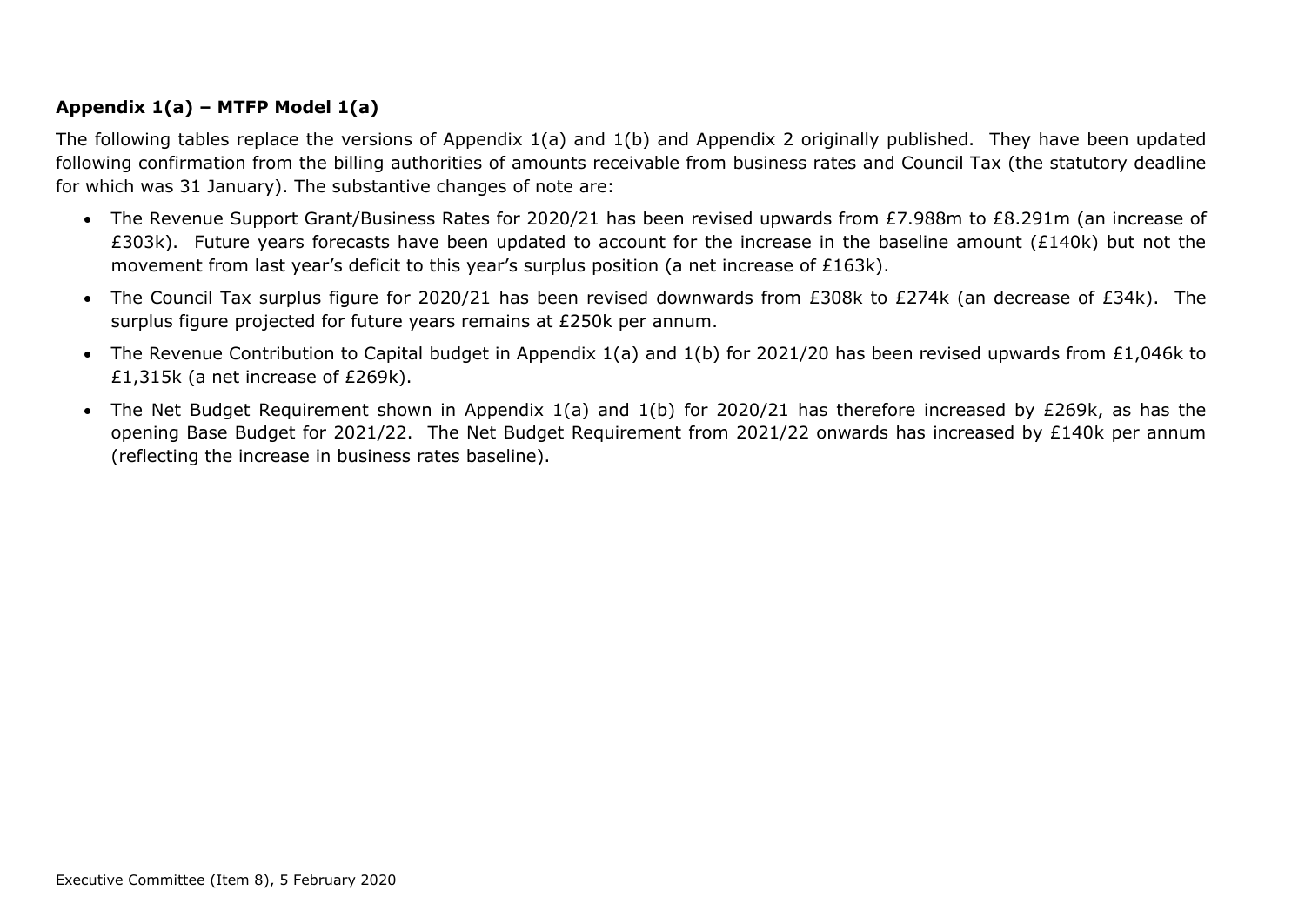## **Appendix 1(a) – MTFP Model 1(a)**

The model below is based on the assumptions detailed in Sections 3 and 4 and all significant budget movements have been subjected to officer and Member scrutiny as noted in Section 6.1.

| <b>Medium Term Financial Plan</b>                      | 2019/20<br>£000 | 2020/21<br>£000 | 2021/22<br>£000 | 2022/23<br>£000 | 2023/24<br>£000 | 2024/25<br>£000 |
|--------------------------------------------------------|-----------------|-----------------|-----------------|-----------------|-----------------|-----------------|
| <b>Base Budget</b>                                     |                 |                 | 31,339          | 32,011          | 32,896          | 33,811          |
| Pay Adjustment                                         |                 | 0               | 418             | 433             | 439             | 448             |
| <b>Inflation Adjustment</b>                            |                 | 0               | 78              | 78              | 78              | 78              |
| Corporate Core                                         | 1,421           | 1,349           |                 |                 | $-28$           | $-45$           |
| <b>Statutory Accounting and Contingency</b>            | 782             | 589             |                 |                 |                 |                 |
| Delivery, Corporate Development and Planning           | 19,891          | 21,513          | 403             | 156             | $-12$           |                 |
| People and Organisational Development                  | 2,715           | 2,298           | $-96$           | 10              |                 |                 |
| <b>Finance and Assets</b>                              | 3,857           | 4,264           | $-100$          |                 |                 |                 |
| Revenue Contribution to Capital                        | 1,666           | 1,315           | $-31$           | 218             | 438             | 463             |
| <b>Transfers to Reserves</b>                           |                 | 11              | $\mathbf{0}$    | $-11$           | 0               | $\Omega$        |
| <b>Net Budget Requirement</b>                          | 30,332          | 31,339          | 32,011          | 32,896          | 33,811          | 34,755          |
| <b>Council Tax Receipts</b>                            | $-19,715$       | $-20,460$       | $-21,199$       | $-21,964$       | $-22,759$       | $-23,583$       |
| Council Tax Receipts Surplus/Deficit                   | $-278$          | $-274$          | $-250$          | $-250$          | $-250$          | $-250$          |
| Revenue Support Grant/Business Rates                   | $-7,841$        | $-8,291$        | $-8,248$        | $-8,368$        | $-8,488$        | $-8,608$        |
| Fire Specific Grants (USAR/Firelink)                   | $-1,097$        | $-1,106$        | $-1,106$        | $-1,106$        | $-1,106$        | $-1,106$        |
| Pension Grant Funding                                  | $-1,035$        | $-1,208$        | $-1,208$        | $-1,208$        | $-1,208$        | $-1,208$        |
| <b>Transfers from Reserves</b>                         | $-366$          | 0               | $\mathbf{0}$    | $\Omega$        | 0               | $\Omega$        |
| <b>Total Funding Available</b>                         | $-30,332$       | $-31,339$       | $-32,011$       | $-32,896$       | $-33,811$       | $-34,755$       |
| Shortfall/(Surplus) for Year                           | 0               | 0               | $\mathbf 0$     | 0               | 0               | $\mathbf{0}$    |
| <b>Cumulative Savings Requirement</b>                  | 0               | 0               | 0               | 0               | 0               | $\mathbf{0}$    |
| <b>General Fund Balance</b>                            | $-1,500$        | $-1,500$        | $-1,500$        | $-1,500$        | $-1,500$        | $-1,500$        |
| Other Earmarked Reserves (excluding Control Room Res.) | $-1,428$        | $-1,439$        | $-1,439$        | $-1,428$        | $-1,428$        | $-1,428$        |
| <b>Earmarked Capital Reserves</b>                      | $-575$          | $-2,406$        | $-2,224$        | $-1,760$        | $-2,484$        | $-3,421$        |
| <b>Total</b>                                           | $-3,503$        | $-5,345$        | $-5,163$        | $-4,688$        | $-5,412$        | $-6,349$        |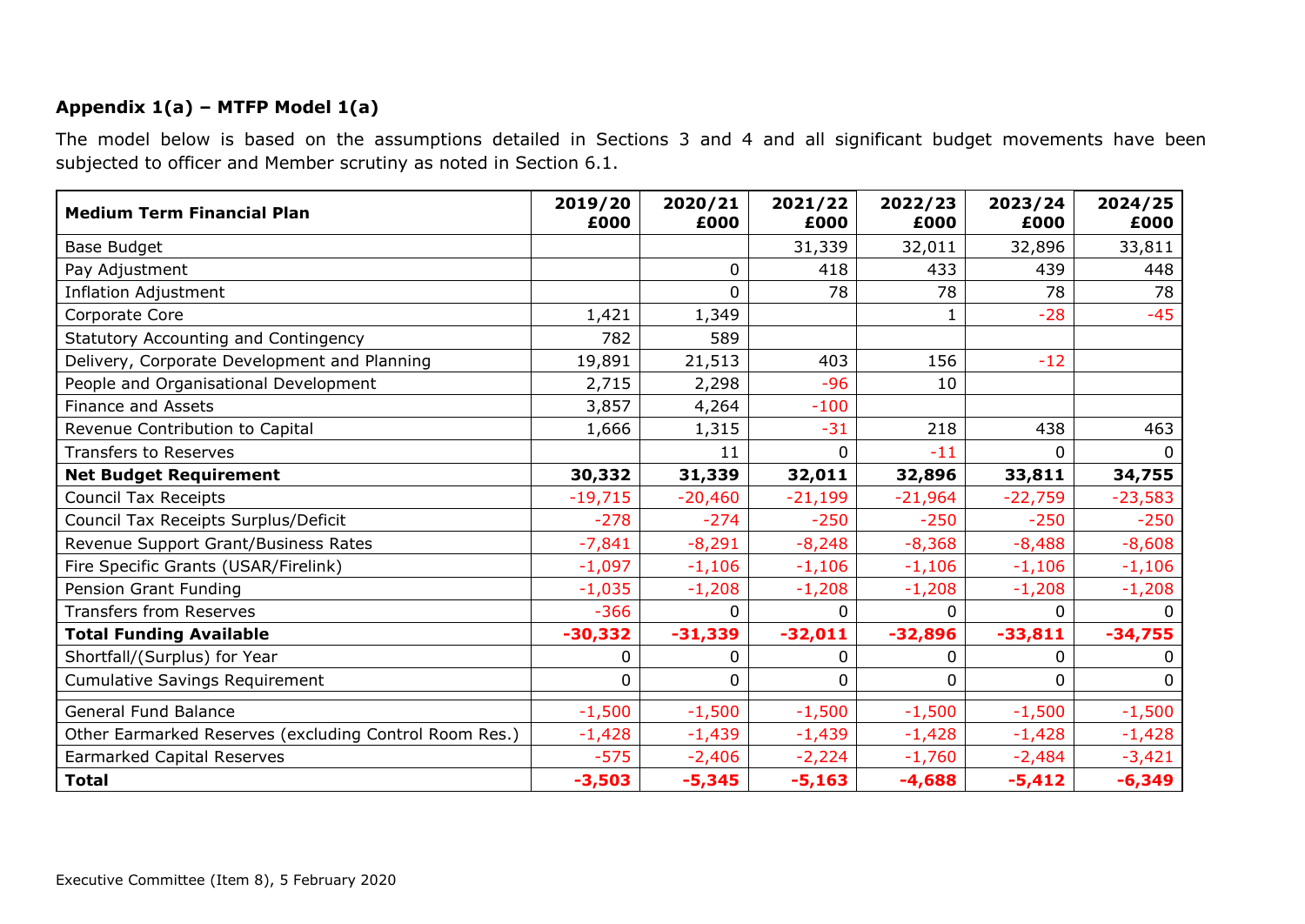## **Appendix 1(b) – MTFP Model 1(b)**

The model below is as per Model 1(a) but shows the impact that losing the pension grant funding from 2021/22 would have on the Authority's level of forecast reserves:

| <b>Medium Term Financial Plan</b>                      | 2019/20<br>£000 | 2020/21<br>£000 | 2021/22<br>£000 | 2022/23<br>£000 | 2023/24<br>£000 | 2024/25<br>£000 |
|--------------------------------------------------------|-----------------|-----------------|-----------------|-----------------|-----------------|-----------------|
| <b>Base Budget</b>                                     |                 |                 | 31,339          | 30,803          | 32,344          | 33,087          |
| Pay Adjustment                                         |                 | 0               | 418             | 433             | 439             | 448             |
| <b>Inflation Adjustment</b>                            |                 | 0               | 78              | 78              | 78              | 78              |
| Corporate Core                                         | 1,421           | 1,349           |                 | 1               | $-28$           | $-45$           |
| Statutory Accounting and Contingency                   | 782             | 589             |                 |                 |                 |                 |
| Delivery, Corporate Development and Planning           | 19,891          | 21,513          | 403             | 156             | $-12$           |                 |
| People and Organisational Development                  | 2,715           | 2,298           | $-96$           | 10              |                 |                 |
| <b>Finance and Assets</b>                              | 3,857           | 4,264           | $-100$          |                 |                 |                 |
| Revenue Contribution to Capital                        | 1,666           | 1,315           | $-1,239$        | 874             | 266             | 250             |
| <b>Transfers to Reserves</b>                           | 0               | 11              | $\mathbf 0$     | $-11$           | 0               | $\Omega$        |
| <b>Net Budget Requirement</b>                          | 30,332          | 31,339          | 30,803          | 32,344          | 33,087          | 33,818          |
| <b>Council Tax Receipts</b>                            | $-19,715$       | $-20,460$       | $-21,199$       | $-21,964$       | $-22,759$       | $-23,583$       |
| Council Tax Receipts Surplus/Deficit                   | $-278$          | $-274$          | $-250$          | $-250$          | $-250$          | $-250$          |
| Revenue Support Grant/Business Rates                   | $-7,841$        | $-8,291$        | $-8,248$        | $-8,368$        | $-8,488$        | $-8,608$        |
| Fire Specific Grants (USAR/Firelink)                   | $-1,097$        | $-1,106$        | $-1,106$        | $-1,106$        | $-1,106$        | $-1,106$        |
| Pension Grant Funding                                  | $-1,035$        | $-1,208$        |                 |                 |                 |                 |
| <b>Transfers from Reserves</b>                         | $-366$          | 0               | $\overline{0}$  | $-656$          | $-484$          | $-271$          |
| <b>Total Funding Available</b>                         | $-30,332$       | $-31,339$       | $-30,803$       | $-32,344$       | $-33,087$       | $-33,818$       |
| Shortfall/(Surplus) for Year                           | 0               | 0               | $\mathbf 0$     | 0               | 0               | $\mathbf{0}$    |
| <b>Cumulative Savings Requirement</b>                  | 0               | 0               | $\Omega$        | 0               | 0               | $\Omega$        |
| <b>General Fund Balance</b>                            | $-1,500$        | $-1,500$        | $-1,500$        | $-1,500$        | $-1,500$        | $-1,500$        |
| Other Earmarked Reserves (excluding Control Room Res.) | $-1,428$        | $-1,439$        | $-1,439$        | $-772$          | $-288$          | $-17$           |
| <b>Earmarked Capital Reserves</b>                      | $-575$          | $-2,406$        | $-1,016$        | 0               | 0               | $\Omega$        |
| <b>Total</b>                                           | $-3,503$        | $-5,345$        | $-3,955$        | $-2,272$        | $-1,788$        | $-1,517$        |